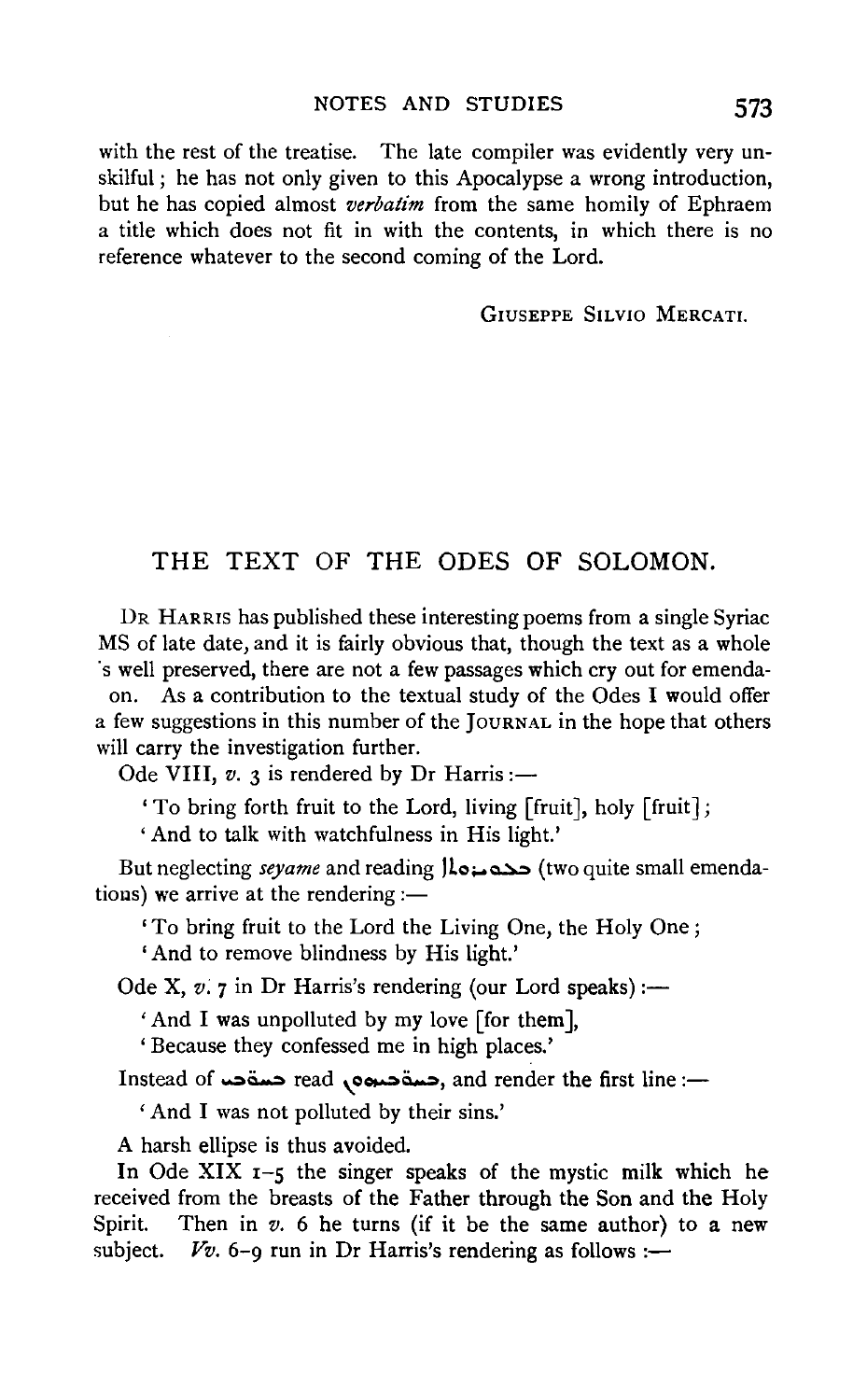- '[The Spirit] opened the womb of the Virgin
- 'and she received conception and brought forth ;
- 'and the Virgin became a Mother with many mercies ;
- 7· 'and she travailed and brought forth a Son, without incurring pain;
- 8. ' and because she was not sufficiently prepared,
	- 'and she had not sought a midwife (for He brought her to bear), ' she brought forth, as if she were a man, of [her own] will ;
- 9· 'and she brought [Him] forth openly,
	- 'and acquired [Him] with great dignity.'

It is obvious from this rendering that much work remains to be done on the text of the Ode. The following translation is tentatively offered as based on a preliminary correction of the text  $:$ 

- 1. I. The womb of the Virgin had no power,
- l. 2. And she received conception and brought forth;
- l. 3· And a Virgin became a Mother with many mercies.
- l. 4· And she travailed, and brought forth a Son, without suffering pain,
- l. S· *(Text corrupt.)*
- l. 6. And she sought not a midwife, for He delivered her.
- 1. 7. She brought Him forth 'as a strong man' (Ps. xix  $5$ ) by His own will;
- I. 8. And she brought forth Him with a demonstration [of His power];
- 1. 9. And she acquired great authority.

In l. 1 the sense 'opened' is not established for the strange  $\lambda$ of the printed text, and moreover apart from the translation ' opened ' there is no justification for supplying '[the Spirit]' as the subject of the verb. It is better to assume that a confusion of letters common in MSS has taken place, and that the Syriac should be read  $\lambda$ 22 'defecit viribus' (Payne Smith).

This brings the text into practical agreement with the quotation from Lactantius *(de Div. Instil.* iv 12) given by Dr Harris, 'Infirmatus est uterus Virginis, et accepit foetum et gravata est, et facta est in multa miseratione mater virgo '.

In l. 7 the translation, 'as if she were a man', is surely impossible. For  $|$  read  $|$  read  $|$  read  $|$  read  $|$  read  $|$  read  $|$  read  $|$  and read  $|$  read  $|$  s. m. suffix. In the last line, 'acquired great authority', the preposition  $\infty$  is to be treated as the mark of the object. The fancy which these closing verses contain, namely, that the babe by his prenatal power delivered his